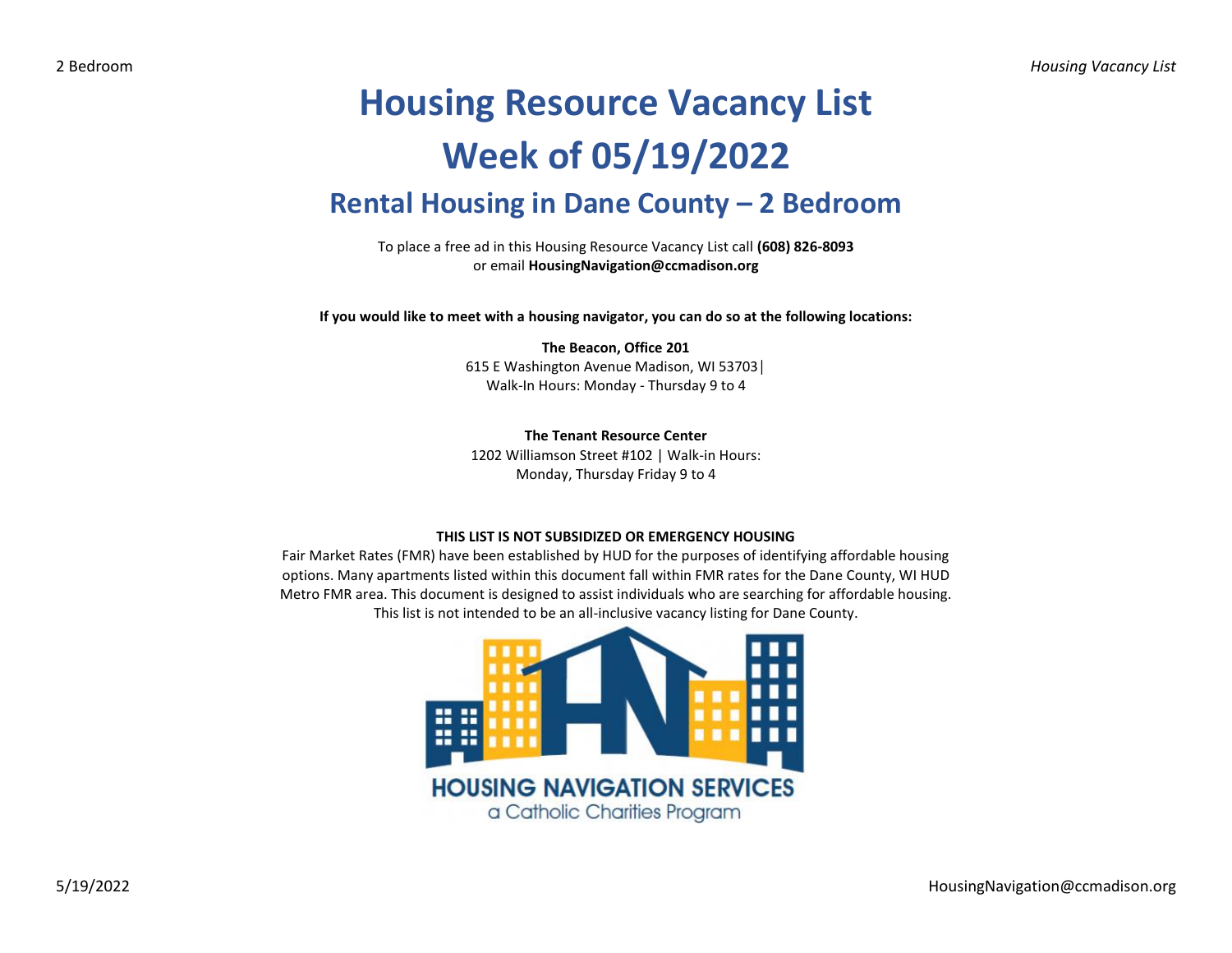2 Bedroom *Housing Vacancy List*

## **Madison Area Guidelines:**

**Central:** West of Yahara River: East of Lake Street. **East:** South of Commercia/Highway 30/Aberg Avenue: East of Yahara River. May include Town of Burke, Town of Blooming Grove.

**North:** North of Commercial/Highway 30/Aberg Avenue. **South:** South of Haywood Drive, Lake Wingra, Odana Road, Schroeder Road, Valley View Road

**West:** West of Lake Street; North of Aboretum Drive, Lake Wingra, Odana Road, Schroeder Road, Vallet View Road.





Please Be aware that not all areas in Madison fall under the City of Madison's Tenantlandlord laws. In order to determine the exact township of a location, type the address into Access Dane, http://accessdane.co.dane.wi.us/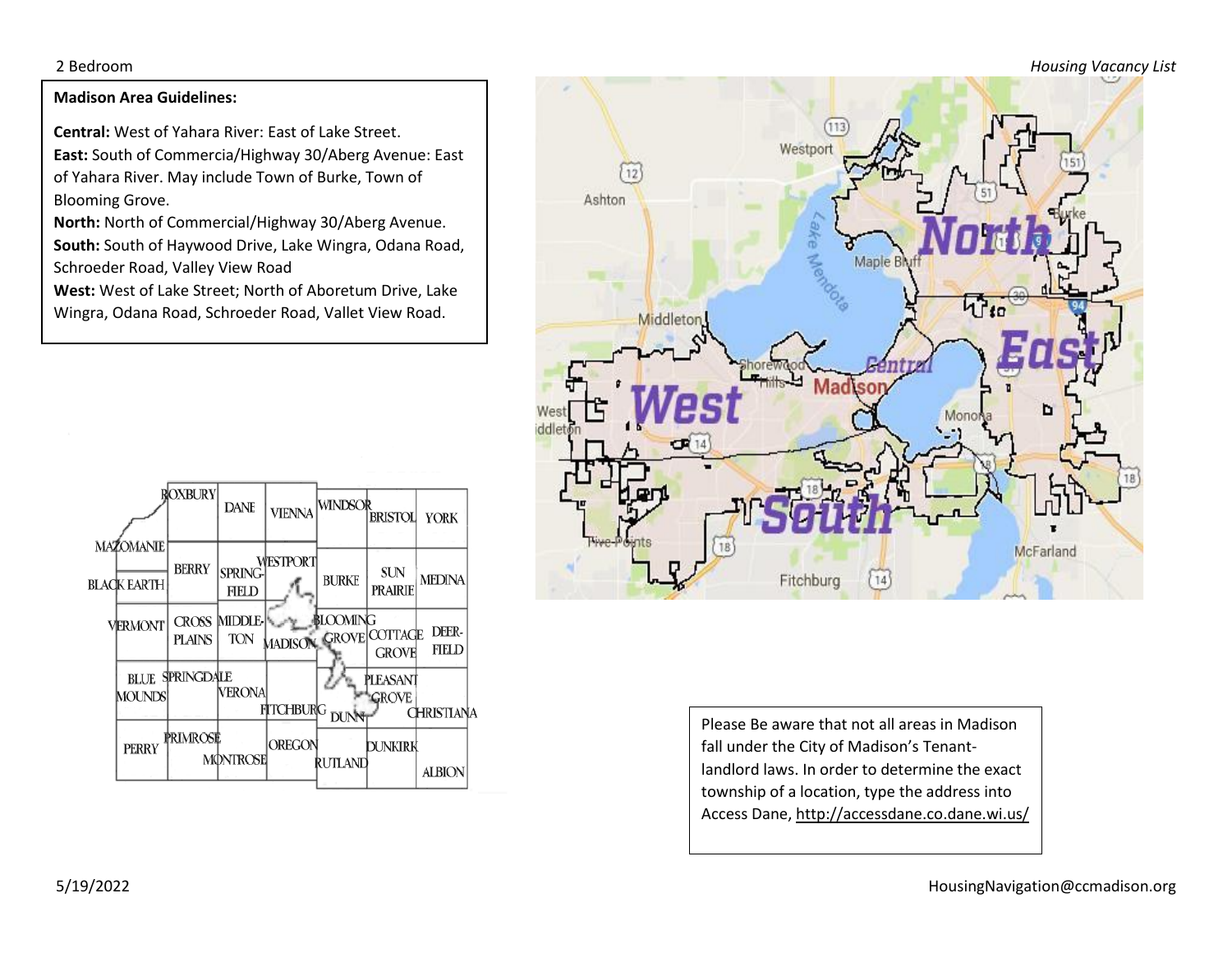|  |  | 2 Bedroom |
|--|--|-----------|
|--|--|-----------|

| <b>REGION</b>  | <b>PRICE</b> | <b>Name</b>                                   | <b>CONTACT</b>        | <b>DESCRIPTION</b>                                                                                                                                                                                                                                                                                                                                                                          | <b>AVBLE</b> |
|----------------|--------------|-----------------------------------------------|-----------------------|---------------------------------------------------------------------------------------------------------------------------------------------------------------------------------------------------------------------------------------------------------------------------------------------------------------------------------------------------------------------------------------------|--------------|
|                |              |                                               |                       | 2 Bedrooms   2022 Fair Market Rate set at \$1,254 per month or<br>lower                                                                                                                                                                                                                                                                                                                     |              |
| <b>Central</b> | \$1,250      | <b>121 E GORHAM</b><br><b>STREET</b>          | $(608) 308 -$<br>2510 | <b>Excellent location to campus and James Madison Park. Just blocks</b><br>away from beautiful Lake Mendota. Only a few minutes from<br>shopping, dining and nightlife. Very spacious apartments with a<br>variety of unique floor plans.                                                                                                                                                   | 8/1/2022     |
| <b>Central</b> | \$1,100      | <b>Capitol View</b><br><b>Apartments</b>      | $(608)$ 975-<br>5584  | Lots of space for your belongings, it also has painted cabinets,<br>new counter tops, brilliant white bathroom fixtures and its own<br>private entrance. We welcome you and your pet,                                                                                                                                                                                                       | <b>Now</b>   |
| East           | \$1,095      | <b>53 SINYKIN</b><br><b>CIRCLE</b>            | $(608)$ 251-<br>8777  | Nice 2-bedroom/1.5-bathroom townhouse located just off of WI-<br>30 and Thompson Drive. This unit is just a short distance from the<br>East Town Mall. It's right on the bus line. It has an AWESOME<br>deck just off of the living room and a HUGE basement!!! Both cats<br>and dogs are welcome. Definitely something you should take a<br>look at!                                       | 7/5/2022     |
| East           | \$939        | 916 N Oak Street                              | $(608)$ 238-<br>2044  | Pet freindly 2nd floor w bedroom apartment in East Madison.<br>Off-street parking. Coin operated laundry in the basement.                                                                                                                                                                                                                                                                   | 8/15/2022    |
| East           | \$1,048      | <b>Generations At</b><br><b>Union Corners</b> | 608-242-<br>4400      | At Generation apartments homes we have created a lifestyle, not<br>just a home. With contemporary features: wood laminate floors,<br>gormet kitchens, and energy star appliances. Take advantage of<br>the exclusive residential perks: on-site management, fitness<br>center, and community room. Come home to a beautiful<br>apartment, locateed just blocks away from down town Madison. | 6/3/2022     |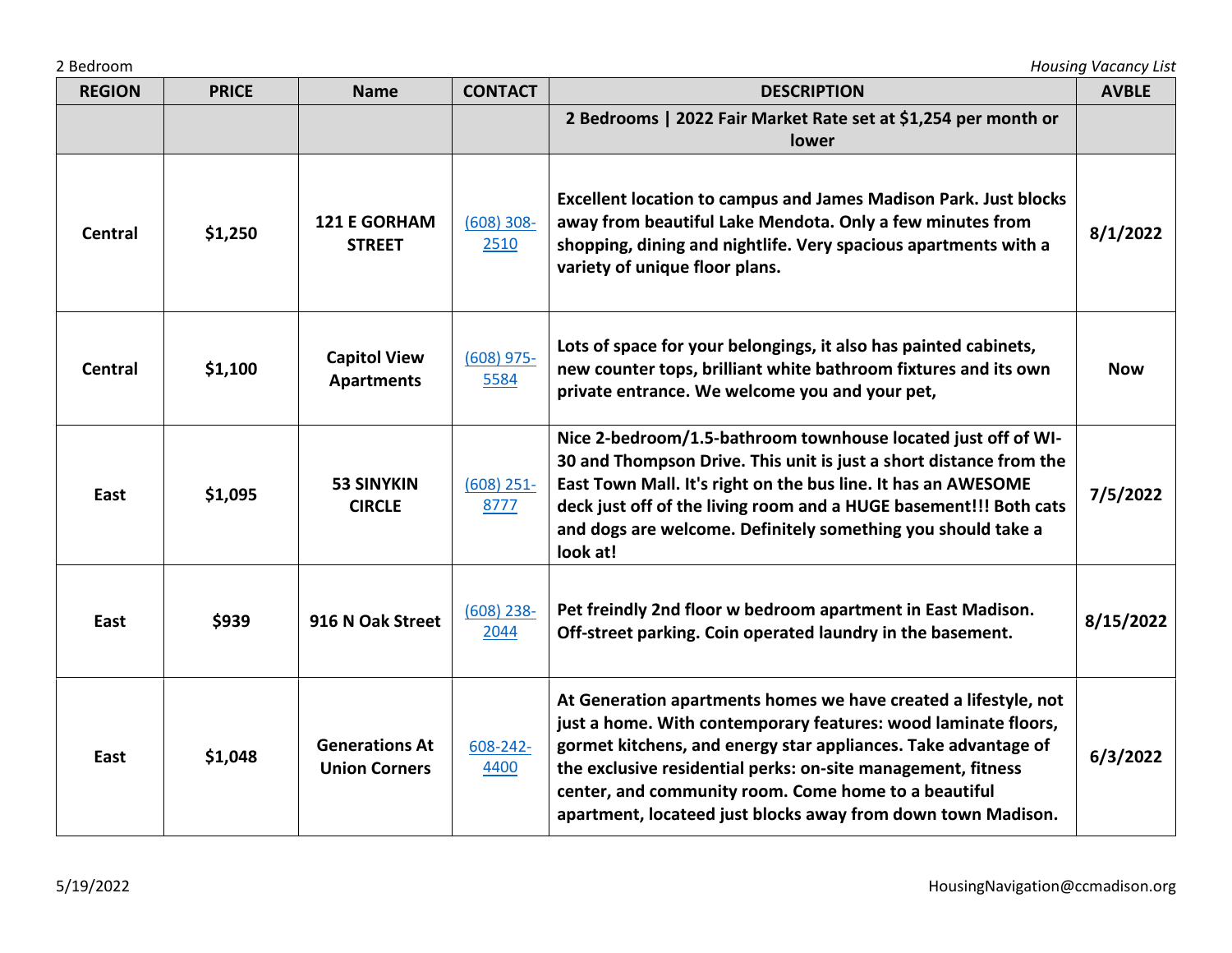| East | $$1,355 - 1390$ | Stonewood<br><b>Villiage</b>        | 855-442-<br>4946     | When you live at Stonewood Village, you'll be next to dozens of<br>city parks, great restaurants and the East Towne Mall, featuring<br>all of your favorite brands and stores. Multiple units available.                                                                                                                         | 7/5/2022   |
|------|-----------------|-------------------------------------|----------------------|----------------------------------------------------------------------------------------------------------------------------------------------------------------------------------------------------------------------------------------------------------------------------------------------------------------------------------|------------|
| East | \$1,115         | <b>The Meadows</b><br>Apartment     | 608-286-<br>3318     | Choose an apartment home that fits your unique lifestyle. Our<br>apartments offer features and amenities designed with you in<br>mind so you can enjoy every minute in your new home.                                                                                                                                            | 7/5/2022   |
| East | \$1,154         | The Life at<br><b>Madison Grove</b> | 844-292-<br>7640     | Enjoy easy access to Hwy 51/Stoughton Road, the Beltline, Hwy<br>30, I90/94 and only minutes to East Towne and Downtown<br>Madison. On Bus Line. Across the street from Walgreens, banks,<br>restaurants, and a bike trail. We are within walking distance to a<br>nearby park. Call for information today and set up a showing! | <b>Now</b> |
| East | \$939           | 916 N Oak Street                    | $(608)$ 238-<br>2044 | this second floor 2 bed 1 bath apartment is pet freindly and<br>comes with off-street parking. Coin operated laundry in basment.                                                                                                                                                                                                 | 8/15/2022  |
| East | \$1,049         | 413 Pawling St                      | $(608)$ 238-<br>2044 | second floor 2 bedroom 1 bath apartment. pet freindly, Off street<br>parking available. Coin operated laundry in basement.                                                                                                                                                                                                       | 9/1/2022   |
| East | \$950           | Ridgecrest<br><b>Apartments</b>     | $(608)$ 949-<br>9206 | Conveniently located just minutes from downtown Madison,<br>enjoy nearby shopping, dining and entertainment.                                                                                                                                                                                                                     | <b>Now</b> |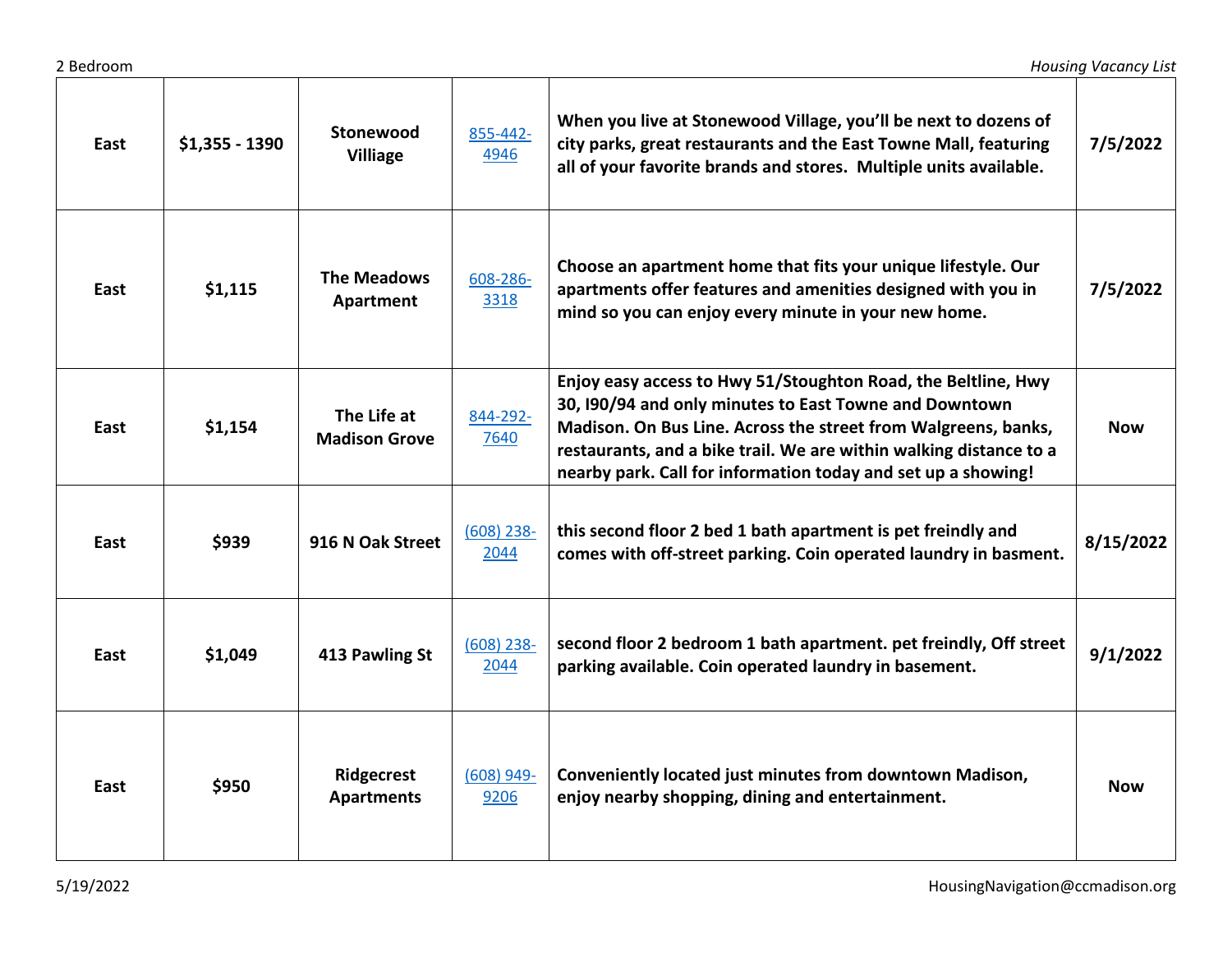| <b>Fitchburg</b> | \$1,100 | 2613 SMITHFIELD<br><b>DR</b>         | $(608)$ 251-<br>8777 | <b>Excellent West side location! Great two bedroom with wood</b><br>burning fireplace in the living room. There is a dishwasher in the<br>kitchen and a porch off the master bedroom. Large private<br>storage in the basement as well as laundry! 1 car garage included<br>in rent! Full month's security deposit. No dogs over 60 lbs and no<br>aggressive breeds.                                            | 8/1/2022   |
|------------------|---------|--------------------------------------|----------------------|-----------------------------------------------------------------------------------------------------------------------------------------------------------------------------------------------------------------------------------------------------------------------------------------------------------------------------------------------------------------------------------------------------------------|------------|
| <b>Fitchburg</b> | \$1,035 | 2429 CHALET<br><b>GARDENS CT</b>     | $(608)$ 251-<br>8777 | Spacious two bedroom apartment with plenty of amenities<br>including an in unit stackable washer and dryer, brand new<br>kitchen cabinets, one car private garage and large extra storage<br>unit in the basement. The apartment also includes a front deck<br>AND large back deck overlooking a park. Convenient location<br>close to the beltline and to bike trails. Cats and small dogs<br>welcome!         | 7/1/2022   |
| <b>Fitchburg</b> | \$1,175 | <b>2961 KING</b><br><b>JAMES WAY</b> | $(608)$ 251-<br>8777 | Beautiful and spacious Quarry Ridge Apartments in Fitchburg.<br>Just seconds from the Beltline. Don't miss out on a showing call<br>us today! Cats and most dogs are welcome! This unit is on the<br>2nd floor.                                                                                                                                                                                                 | 8/1/2022   |
| <b>Fitchburg</b> | \$999   | 4510 Thurston Ln                     | $(608)$ 238-<br>2044 | 2nd floor apartment. Pet freindly. off-street parking provided.                                                                                                                                                                                                                                                                                                                                                 | <b>Now</b> |
| <b>Fitchburg</b> | \$1,189 | <b>Chalet Gardens</b>                | 608-271-<br>8601     | Surround yourself with nature, lush landscaping and mature<br>trees. Chalet Gardens is a friendly community located on over<br>eight acres in a park-like setting. We have chalet style apartments<br>and cottages to suit your lifestyle and place you close to everyday<br>needs. Conveniently located off Verona Road with easy access to<br>the beltline, Epic, Capital City Bike Trail, Bus Stop and more. | 6/15/2022  |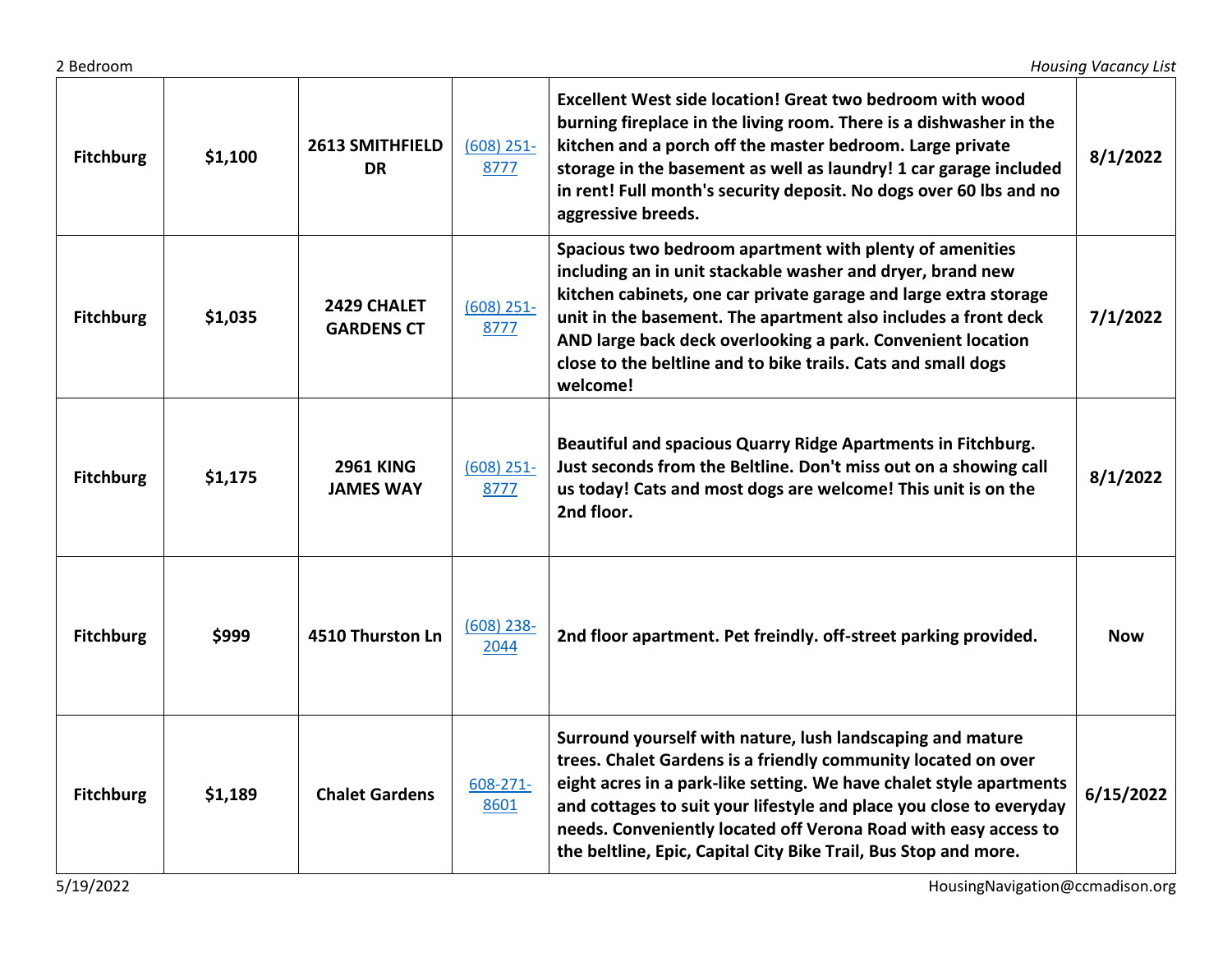| 2 Bedroom        |                   |                       |                       |                                                                                                                                                                                                                                                                                                                                                               | <b>Housing Vacancy List</b> |
|------------------|-------------------|-----------------------|-----------------------|---------------------------------------------------------------------------------------------------------------------------------------------------------------------------------------------------------------------------------------------------------------------------------------------------------------------------------------------------------------|-----------------------------|
| <b>Fitchburg</b> | $$1,050 - $1,095$ | <b>The Fairways</b>   | $608 - 271 -$<br>5955 | COMFORTABLE. RELAXED. HOME. Life on a golf course is life in a<br>park. Big trees. Nothing to disturb the quiet except an occasional<br>cricket. Pleasant views that never end. Its comfortable. Relaxed.<br>It's home.                                                                                                                                       | <b>Now</b>                  |
| <b>Fitchburg</b> | \$989             | <b>Nakoma Heights</b> | 608-271-<br>0611      | If you prefer the peacefulness of a country setting, yet require<br>city conveniences, Nakoma Heights is the right place for<br>youoffering a unique lifestyle that is truly the best of both<br>worlds.                                                                                                                                                      | 9/1/2022                    |
| <b>Fitchburg</b> | \$1,110           | <b>The Pines</b>      | 877-902-<br>0812      | Our convenient location in the Hatchery Hill Neighborhood, near<br>the restaurants and shopping will accommodate the needs of<br>your lifestyle. Work up a sweat in our newly updated fitness<br>center or meet your neighbors in the summer for a dip in our<br>pool. Great location just minutes from shopping, entertainment,<br>dining, schools and more! | <b>Now</b>                  |
| <b>Fitchburg</b> | \$1,199           | 2411 Tawhee Dr        | $(608)$ 238-<br>2044  | A 2 bedroom 2 bath apartment in Fitchburg. Cat freindly. One<br>parking spot available off street.                                                                                                                                                                                                                                                            | 8/1/2022                    |
| <b>Fitchburg</b> | \$1,360           | <b>Valley View</b>    | $(608)$ 318-<br>4426  | Nestled in Fitchburg, just minutes from Madison city center and<br>the University of Wisconsin, Valley View offers the location and<br>lifestyle to meet your needs. Features of this Fitchburg apartment<br>include on-site professional management, online rent payment,<br>and 24-hour maintenance requests are available.                                 | 7/1/2022                    |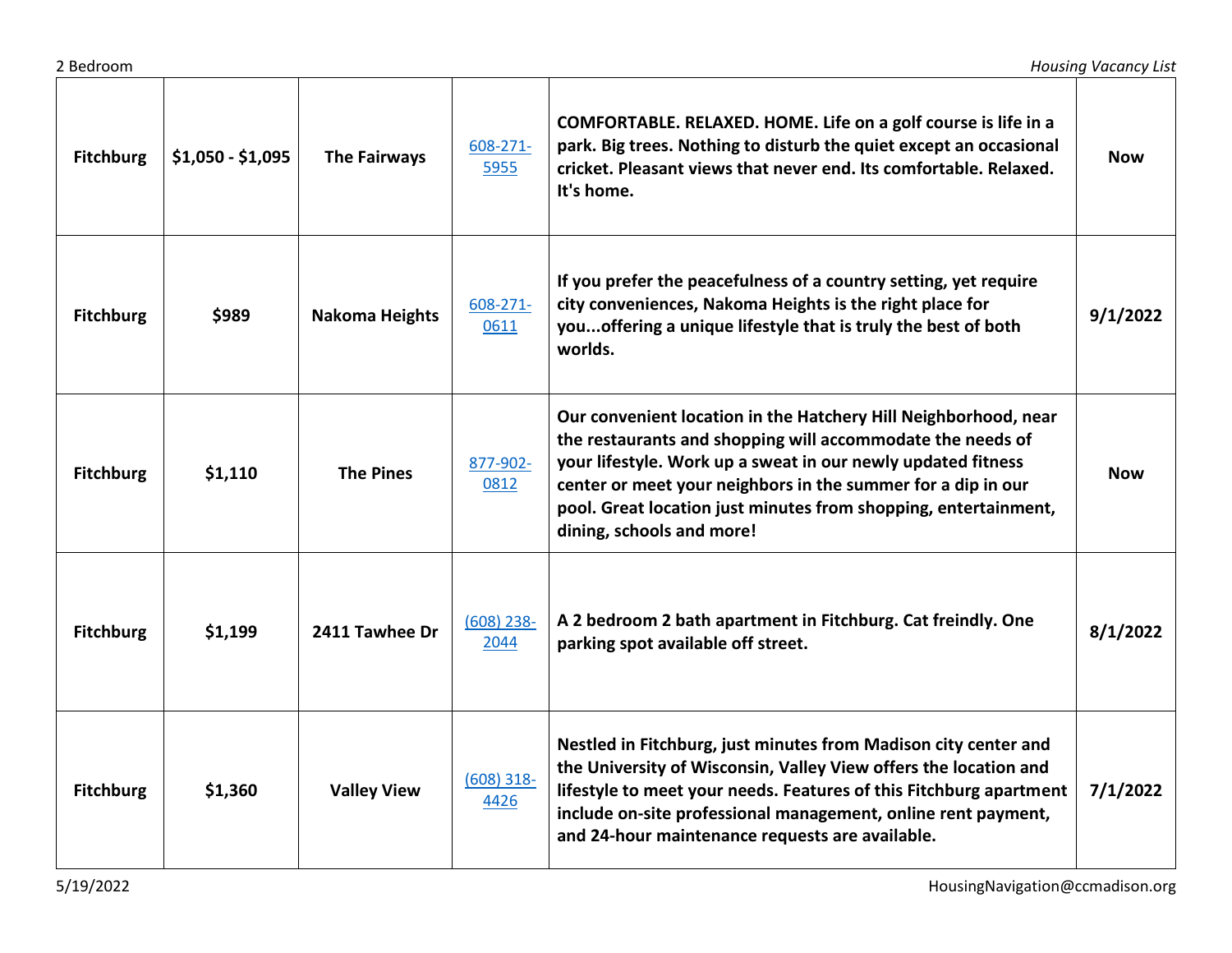| <b>Middleton</b> | \$1,220       | <b>Highland Ridge</b>                     | 844-343-<br>2283      | Enjoy hiking and biking trails through the forest wetland and<br>prairie. Grocery stores and restaurants are right down the hill.<br>We are located within the attendance area of Sauk Trails<br>Elementary School and Kromrey Middle School, part of the top-<br>rated Middleton-Cross Plains Area School District.                                                                                                                                                                                                     | <b>Now</b> |
|------------------|---------------|-------------------------------------------|-----------------------|--------------------------------------------------------------------------------------------------------------------------------------------------------------------------------------------------------------------------------------------------------------------------------------------------------------------------------------------------------------------------------------------------------------------------------------------------------------------------------------------------------------------------|------------|
| <b>Middleton</b> | \$1,220       | <b>Spring Tree</b>                        | $(608)$ 286-<br>3873  | Located in Middleton, WI our community is right behind Allen<br>Blvd and Century Avenue and off of University Avenue in<br>Madison. Springtree Apartments is just minutes away from<br>University of Wisconsin and Madison College, as well as all of the<br>shopping, dining and entertainment that nearby Madison has to<br>offer.                                                                                                                                                                                     | 7/31/2022  |
| <b>Middleton</b> | \$1,199       | The Brittany<br>Apartment<br><b>Homes</b> | 844-598-<br>7958      | You'll find this community on Sweeney Dr. in Middleton. From<br>pricing to features, the leasing staff will assist you in finding your<br>perfect home. Drop by the leasing office to learn more about our<br>community and find your new home at The Brittany Apartment<br>Homes.                                                                                                                                                                                                                                       | 9/1/2022   |
| <b>Monona</b>    | $$895 - 1350$ | <b>Pirate Island</b><br><b>Apartments</b> | $(608) 709 -$<br>7935 | Surrounded by the Yahara River and within walking distance of<br>the lake loop bike path, paddle rentals, new live outdoor music<br>venue, neighborhood restaurants, iceskating rink, coffee shops,<br>and hotels, some buildings include utilities.                                                                                                                                                                                                                                                                     | <b>Now</b> |
| <b>North</b>     | \$995         | 3802 HOOVER DR                            | $(608)$ 251-<br>8777  | These adorable units are located on the eastside with amazing<br>access to the hustle and bustle of the city! Big, beautiful windows<br>fill these charming two-bedroom apartments with natural<br>sunlight. They also boast open living areas, hardwood floors, and<br>they have additional storage space in the basement! Not only<br>that, but with on-site laundry, you'll never want to leave home!<br>These units won't last long, so call our rental department to set<br>up a showing today before they're gone! | 6/21/2022  |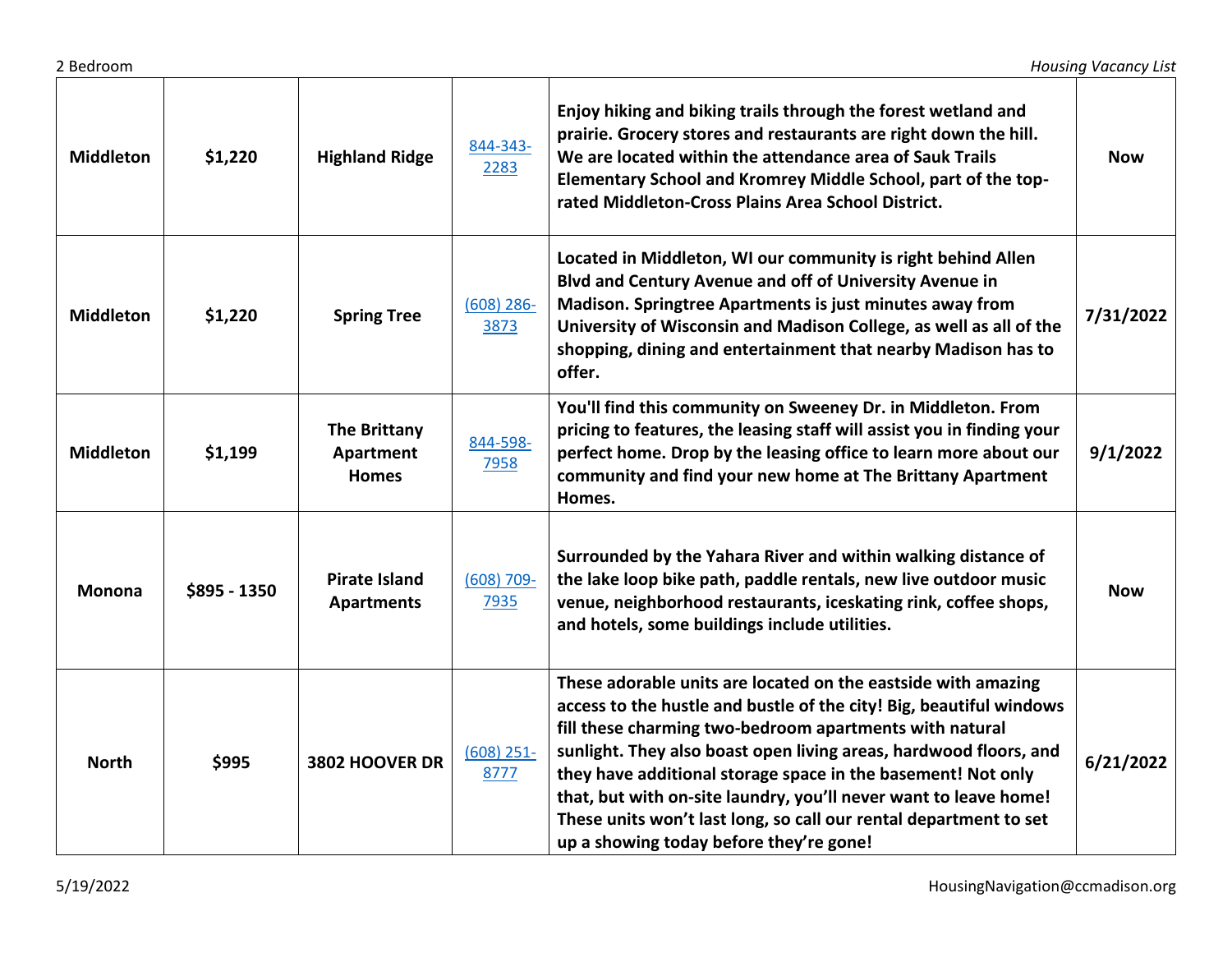| <b>North</b> | \$995          | <b>1521 TRAILSWAY</b>                        | $(608)$ 251-<br>8777 | Great apartment located on Madison's East side. Large 2-<br>bedroom with spacious living room with lots of windows for<br>natural sunlight on-site laundry and storage. This apartment has<br>heat included. All this within walking distance to Warner Park<br>shopping and dining. Credit score requirement.                                                                                                                                                                                      | 9/1/2022 |
|--------------|----------------|----------------------------------------------|----------------------|-----------------------------------------------------------------------------------------------------------------------------------------------------------------------------------------------------------------------------------------------------------------------------------------------------------------------------------------------------------------------------------------------------------------------------------------------------------------------------------------------------|----------|
| <b>North</b> | \$995          | 2314 CALYPSO<br><b>RD</b>                    | $(608)$ 251-<br>8777 | HEAT INCLUDED! Great apartment located on Madison's East<br>side. Large 2-bedroom with an open kitchen and a breakfast bar.<br>Spacious living room with lots of windows for natural sunlight<br>carpet throughout on-site laundry and extra storage. All this<br>within walking distance to Warner Park shopping and dining.<br>Credit score requirement. Call for an appointment today.                                                                                                           | 8/1/2022 |
| <b>North</b> | $$668 - 1,490$ | <b>The Oscar Family</b><br><b>Apartments</b> | $(608)$ 292-<br>9739 | Apartments at The Oscar are available both at market rates and<br>under Section 42 Affordable Housing. The Oscar Apartments is<br>home to 55 apartments, including one bedroom, two bedroom<br>and three bedroom styles. The Oscar is ideally located as a<br>convenient place to call home, with excellent access to multiple<br>public transportation routes and several stores and restaurants.<br>This location is estimated to open August 2022. Please call today<br>to reserve a unit today! | 8/1/2022 |
| <b>North</b> | \$950          | 2414<br><b>BRENTWOOD</b><br><b>PKWY</b>      | $(608)$ 251-<br>8777 | Spacious two-bedroom apartment with plenty of amenities,<br>including one storage unit in the basement, laundry on site, and<br>one parking stall! Located on the north side of Madison near<br>restaurants and shopping. Call today to schedule a showing!                                                                                                                                                                                                                                         | 9/1/2022 |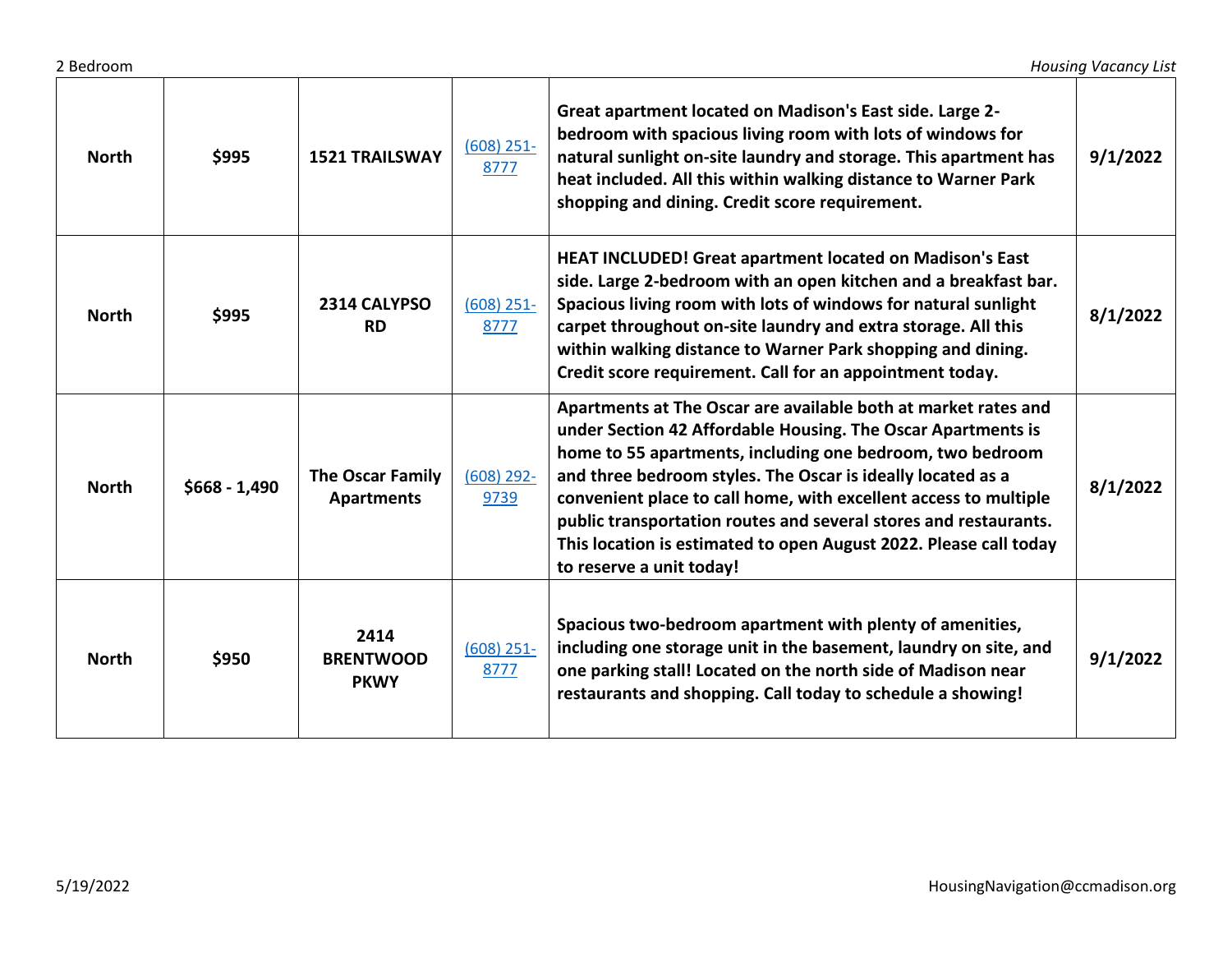| <b>North</b>                    | \$1,150         | <b>2333 COLUMBUS</b><br><b>LN</b>                         | $(608)$ 251-<br>8777  | Located on the East side of Madison, this property offers a<br>combination of style and livability. It's also close to several parks<br>restaurants and shopping. Contact us today to setup a showing!<br>** Pets Welcome**                                                                                                                                                                                                                                                                                                           | 8/1/2022   |
|---------------------------------|-----------------|-----------------------------------------------------------|-----------------------|---------------------------------------------------------------------------------------------------------------------------------------------------------------------------------------------------------------------------------------------------------------------------------------------------------------------------------------------------------------------------------------------------------------------------------------------------------------------------------------------------------------------------------------|------------|
| <b>North</b>                    | \$1170 - 1195   | Morningside on<br>the Green                               | 833-320-<br>8423      | Morningside on the Green offers you spacious one, two, and<br>three bedroom apartment home living nestled along a nature<br>conservancy in a truly beautiful setting. Enjoy the sparkling pool,<br>fitness center, or a stroll on the nearby bike or walking trails. Call<br>for an appointment today.                                                                                                                                                                                                                                | 9/1/2022   |
| <b>North</b>                    | \$940 - \$970   | <b>Elka Lane</b><br><b>Apartments</b>                     | $(844) 869 -$<br>4908 | One bedrooms located on second floor with balcony off living<br>room. Coin op. laundry rooms on the first floor. Private, personal<br>storage space within each apartment. Garage rental available for<br>vehicle parking.                                                                                                                                                                                                                                                                                                            | <b>Now</b> |
| <b>North</b>                    | $$999 - $1,189$ | <b>Sherman Glen</b><br><b>Senior</b><br><b>Apartments</b> | $(203)$ 318-<br>4675  | community for independent active adults, 55 or better. At<br>Sherman Glen Apartments, our active residents are encouraged<br>to socialize and participate in their community.<br>The property is conveniently located across from Northgate<br>Shopping Center, with easy access to the Madison metro bus<br>system. Sherman Glen residents receive free annual<br>memberships to the North East side Senior Coalition, which offers<br>education, assistance, transportation and social programs.<br>Households must income qualify. | Soon       |
| <b>PRAIRIE DU</b><br><b>SAC</b> | \$1,025         | 240 12TH ST                                               | $(608)$ 251-<br>8777  | <b>HEAT INCLUDED! Prairie Commons Apartments is centrally</b><br>located in Prairie Du Sac. These apartments feature a wide<br>variety of floor plans to choose from. Amenities include on-site<br>washer and dryer, storage unit with every apartment, dishwasher<br>in all units, some updated floor plans, and balconies/patios. This<br>is a lower level unit. Call for a showing today!                                                                                                                                          | 7/1/2022   |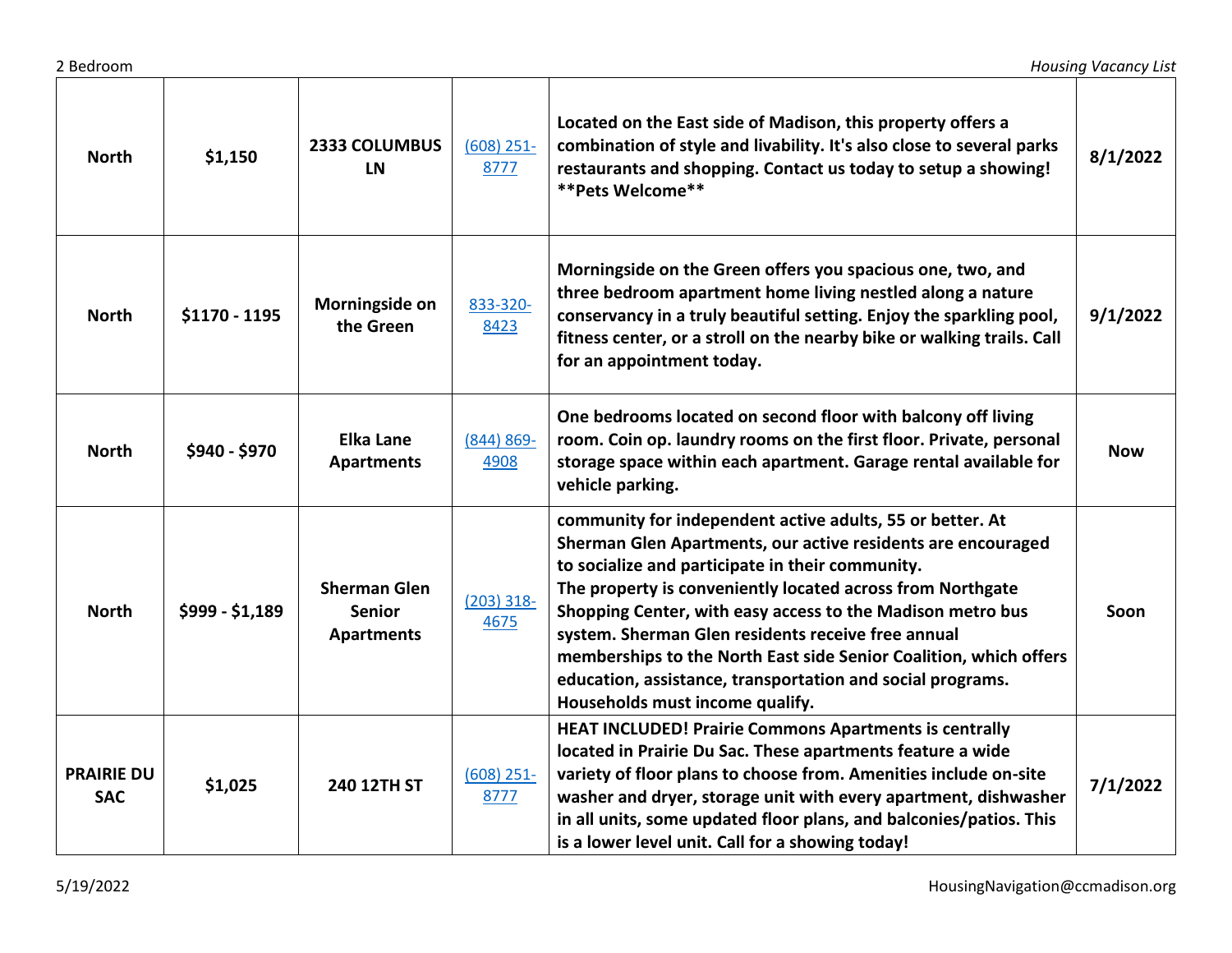| 2 Bedroom |         |                                        |                      |                                                                                                                                                                                                                                                                                                                                                                                                                                                                                                                                                                                                  | <b>Housing Vacancy List</b> |
|-----------|---------|----------------------------------------|----------------------|--------------------------------------------------------------------------------------------------------------------------------------------------------------------------------------------------------------------------------------------------------------------------------------------------------------------------------------------------------------------------------------------------------------------------------------------------------------------------------------------------------------------------------------------------------------------------------------------------|-----------------------------|
| South     | \$1,120 | <b>1118 PETRA</b><br><b>PLACE</b>      | $(608)$ 251-<br>8777 | Take a look at this newly updated 2 bedroom apartment on<br>Madison's South side. This unit includes spacious bedrooms, a<br>large kitchen, laundry on-site and 2 parking stalls. Heat and<br>Internet included! Call today to schedule a showing. Credit score<br>requirement minimum of 600.                                                                                                                                                                                                                                                                                                   | 9/1/2022                    |
| South     | \$949   | 2906 Ashford Ln                        | $(608)$ 238-<br>2044 | This is a cat friendly 2nd floor 2 bedroom, 1 bathroom apartment.<br>Comes with an assigned off-street parking spot.                                                                                                                                                                                                                                                                                                                                                                                                                                                                             | 8/1/2022                    |
| South     | \$1,099 | <b>Rock Apartments</b>                 | 608-274-<br>4606     | Located in a great neighborhood on the west side of Madison, on<br>a quiet street, next to a large park, close to Epic, West Town Mall,<br>and many great shops and restaurants.                                                                                                                                                                                                                                                                                                                                                                                                                 | 6/1/2022                    |
| South     | \$1,095 | <b>Park House</b><br><b>Apartments</b> | $(608)$ 255-<br>3064 | Park House Apartments is an updated prairie-style apartment<br>community, designed by Herb Fritz, a student of Frank Lloyd<br>Wright, with lots of unique amenities in its spacious studio, one,<br>and two bedroom apartment homes. When you're not relaxing in<br>your spacious apartment, you'll be able to enjoy the rooftop<br>patios that offer breathtaking views of the city. Start your vehicle<br>in the underground parking garage, or hop on the nearby bus-<br>line, and in just five minutes you'll be able to study at the UW<br>Campus or explore charming downtown Madison, WI. | 7/1/2022                    |
| South     | \$1,099 | 30 Heritage Cir                        | $(608)$ 238-<br>2044 | Electric paid by tenant. Off-street parking assigned. Coin-<br>operated laundry in basement. Pet friendly.                                                                                                                                                                                                                                                                                                                                                                                                                                                                                       | 9/1/2022                    |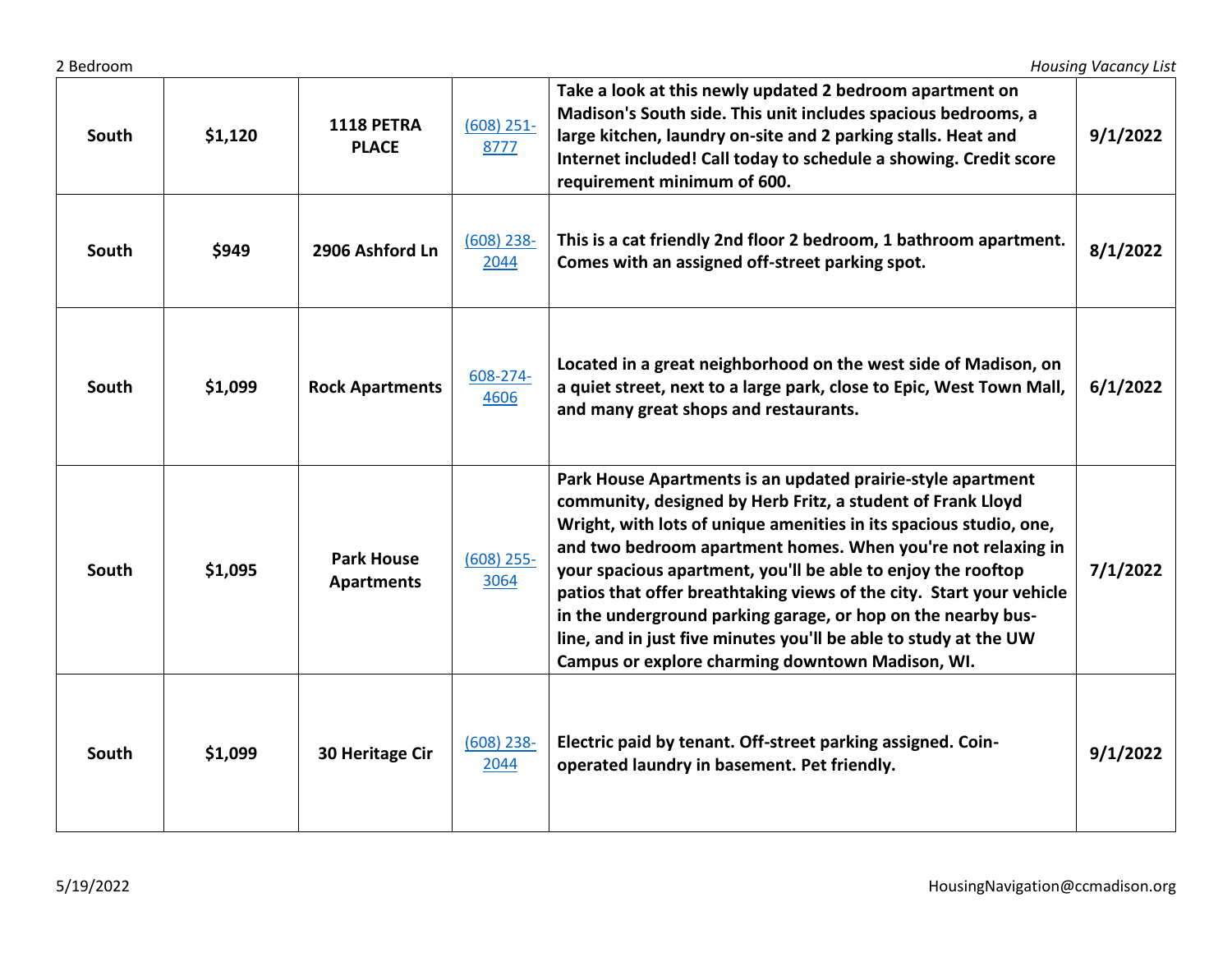| 2 Bedroom |               |                                                |                       |                                                                                                                                                                                                                                                                                                                  | <b>Housing Vacancy List</b> |
|-----------|---------------|------------------------------------------------|-----------------------|------------------------------------------------------------------------------------------------------------------------------------------------------------------------------------------------------------------------------------------------------------------------------------------------------------------|-----------------------------|
| South     | \$1,127       | Lake Point<br><b>Terrace</b>                   | $(608)$ 216-<br>2985  | There's a Wi-Fi lounge to get connected in, a fitness center for<br>staying in shape, and laundry facilities located on every floor.                                                                                                                                                                             | 5/30/2022                   |
| South     | \$1,050       | Liberty<br><b>Apartments</b>                   | $(844) 508 -$<br>6611 | 1 Month Free. Terms and Conditions apply. Only valid with 12<br>month lease. Newly Renovated Apartments in the heart of<br>Madison, WI!                                                                                                                                                                          | <b>Now</b>                  |
| South     | \$1,025       | <b>Maple Glen</b><br>Apartment<br><b>Homes</b> | 608-504-<br>2249      | Affordable and spacious apartment homes in a beautiful park-like<br>setting. We have lots of open green space with mature<br>landscaping and trees scattered throughout the community. Our<br>apartments are a quick commute to campus, the Westside or the<br>east side of Madison and is located on a busline. | Soon                        |
| South     | \$1,339       | <b>River Bend</b><br><b>Apartments</b>         | $(608)$ 313-<br>5312  | City destinations are only a few minutes away where you can<br>enjoy restaurants, museums, botanical gardens or plentiful<br>shopping. River Bend's fabulous amenities include garage<br>parking, a washer and dryer in every unit and free heat and hot<br>water.                                               | Soon                        |
| South     | $$995 - 1250$ | <b>Seven Oaks</b><br><b>Apartments</b>         | 608-440-<br>8932      | Exercise on state-of-the-art equipment, enjoy parties and<br>gatherings in the spacious community room with an attached<br>kitchen, and use the FREE internet in your home and on new<br>computers in the Business Center while children play on our<br>newly installed playground.                              | <b>Now</b>                  |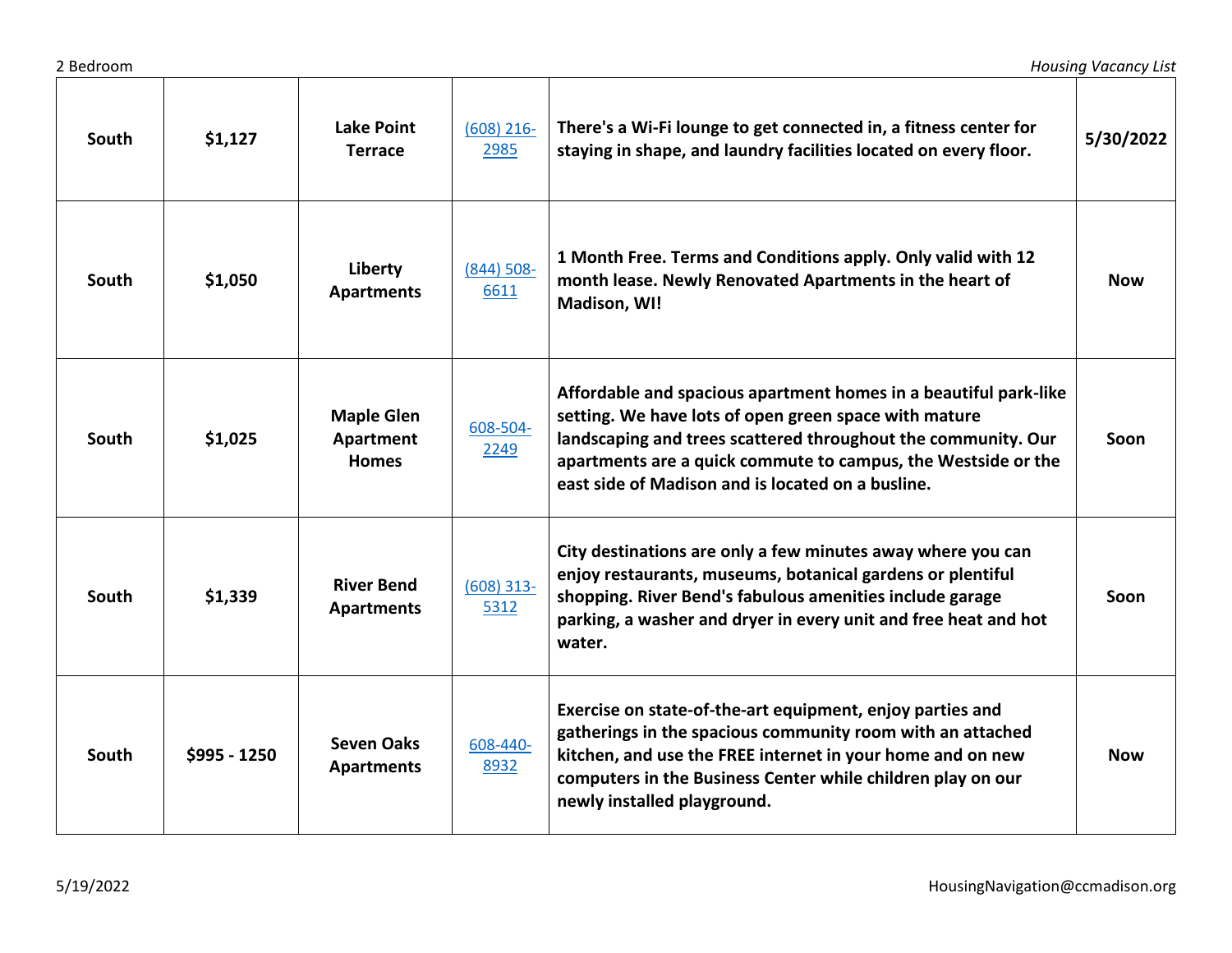| South              | \$995            | <b>Parkhouse</b><br><b>Apartments</b>              | 608-807-<br>2043     | Welcome to Parkhouse Apartments, where you can choose from<br>a number of innovatively designed apartment homes.<br>Surrounded by luxurious spaces, sunlight, and wonderful views,<br>you'll find unlimited possibilities to reflect your lifestyle. Discover<br>the many ways to make Parkhouse Apartments your home.                                                               | Soon      |
|--------------------|------------------|----------------------------------------------------|----------------------|--------------------------------------------------------------------------------------------------------------------------------------------------------------------------------------------------------------------------------------------------------------------------------------------------------------------------------------------------------------------------------------|-----------|
| South              | \$1,105          | <b>Park Villiage</b><br><b>Apartments</b>          | $(608)$ 527-<br>0300 | On-site exercise center. Cats allowed: \$100 pet fee (non-<br>refundable). \$100 pet deposit (refundable). \$35 pet rent for 1 cat,<br>\$50 for 2. Maximum of 2 pets allowed per apartment. Call for<br>more information                                                                                                                                                             | 7/11/2022 |
| South              | $$1149 - 1,229$  | <b>Arbor Hills</b>                                 | 608-807-<br>4375     | All our two bedrooms have been completely remodeled. From<br>top to bottom, appliances and fixtures - everything in our<br>beautiful 2 bedrooms has been updated. In home full sized<br>washer & dryers! We are centrally located off the Beltline<br>Highway, just minutes from downtown and the U.W. campus.                                                                       | Now       |
| South              | $$1,172 - 1,221$ | <b>Sycamore Woods</b><br>Apartment<br><b>Homes</b> | 608-216-<br>2683     | A major property renovation was completed in 2014. All units<br>were updated with high-end finishes including custom kitchen<br>cabinets, imported granite, custom redesigned bathrooms, vinyl<br>plank flooring, brush nickel fixtures, and LED lighting throughout.<br>We also offer generous closet space, an accent wall in the dining<br>room, and all new windows and screens. | 6/1/2022  |
| <b>Sun Prairie</b> | \$1,225          | 226 Foxdale Dr                                     | $(608)$ 251-<br>8777 | Enjoy this spacious 2 bedroom, 1 bath in popular Sun Prairie.<br>Includes washer and dryer in unit, intercom access and a private<br>patio or deck in each unit. Pets welcome. Call to schedule a<br>showing today!                                                                                                                                                                  | 8/1/2022  |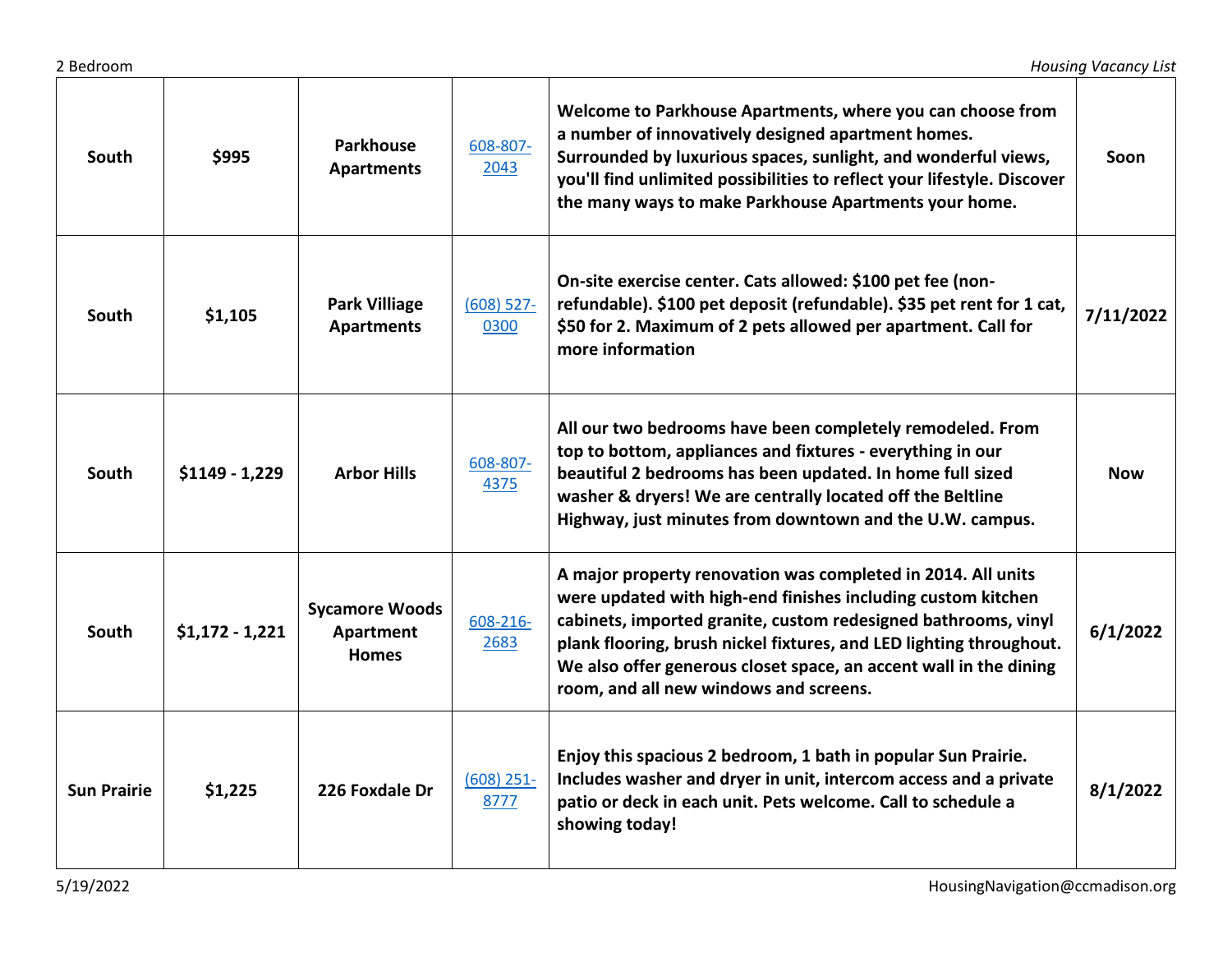| <b>Sun Prairie</b> | \$969   | Parkside<br><b>Townhomes</b>           | 608-622-<br>7750     | Parkside Townhomes has all the conveniences of being in town,<br>yet, the neighborhood is so peaceful that you will think you are<br>living in the country. With each home having its own private<br>entry, and in-unit washer/dryers, living here will feel just like it<br>should, like homeexcept none of the maintenance work.                                                                                                                                                                                                                                                                                                                                   | <b>Now</b> |
|--------------------|---------|----------------------------------------|----------------------|----------------------------------------------------------------------------------------------------------------------------------------------------------------------------------------------------------------------------------------------------------------------------------------------------------------------------------------------------------------------------------------------------------------------------------------------------------------------------------------------------------------------------------------------------------------------------------------------------------------------------------------------------------------------|------------|
| Stoughton          | \$1,250 | <b>Burntwoods</b><br><b>Apartments</b> | $(608)$ 258-<br>4900 | Burntwood Apartments are located in a quiet residential<br>community in the historic city of Stoughton. This distinctive<br>apartment community offers two and three bedroom apartments<br>that will instantly feel like home. The apartments have an open<br>floorplan with lots of windows and bright open spaces. The larger<br>floorplans also have master bedrooms with walk in closets and<br>private bathrooms. In addition, you'll find attached garages,<br>personal laundry and neutral finishes in today's styles. Live at<br>Burntwood Apartments and enjoy all of these amenities, a<br>friendly neighborhood, small town living in Stoughton and more! | 9/1/2022   |
| <b>Sun Prairie</b> | \$946   | The Element on<br>Main                 | 844-888-<br>0105     | Located on 4 acres; basketball court, picnic area with grill, large<br>climb and play with swing set. New in 2019 and Nowopen a great<br>Splash Pad for everyone to enjoy the summer warm weather. We<br>have all new appliances, flooring, and much more. Our<br>community room has a brand new laundry area, work out room,<br>and computer room.                                                                                                                                                                                                                                                                                                                  | <b>Now</b> |
| <b>Sun Prairie</b> | \$1,050 | <b>Canterbury Court</b>                | $(608)$ 453-<br>4038 | ample closet and storage space, a large patio or balcony for<br>relaxing and container gardening. Contact us today to schedule a<br>showing                                                                                                                                                                                                                                                                                                                                                                                                                                                                                                                          | <b>Now</b> |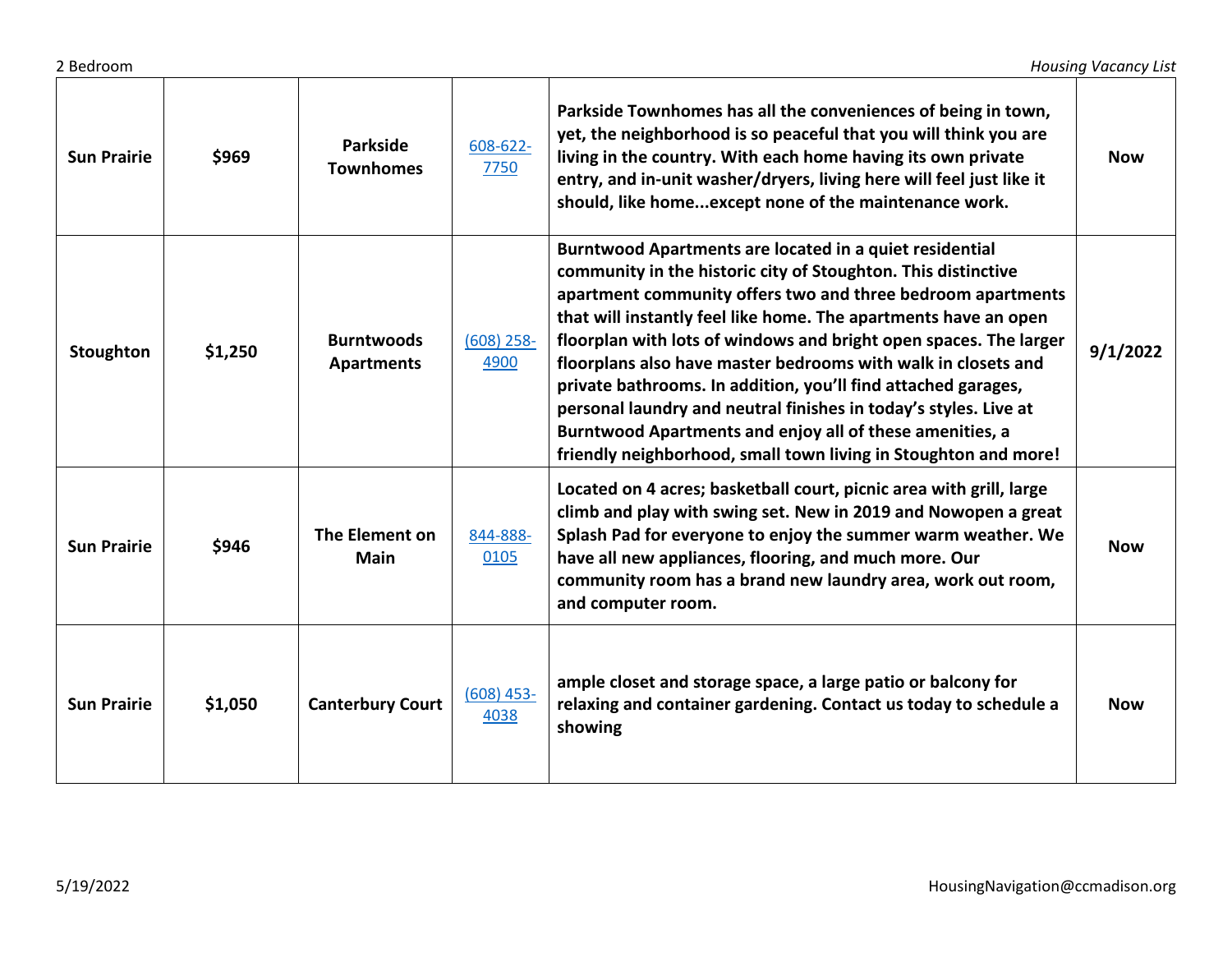2 Bedroom *Housing Vacancy List*

| Verona | \$1,050 | <b>215 S FRANKLIN</b><br><b>ST</b> | $(608)$ 251-<br>8777 | Located in the heart of Verona within walking distance to<br>shopping, parks and schools. Laundry on-site, storage and parking<br>included. Welcome to Hometown USA! *No Pets Allowed*                                                                                                                                                                                                                                                                                                                                                  | 7/1/2022 |
|--------|---------|------------------------------------|----------------------|-----------------------------------------------------------------------------------------------------------------------------------------------------------------------------------------------------------------------------------------------------------------------------------------------------------------------------------------------------------------------------------------------------------------------------------------------------------------------------------------------------------------------------------------|----------|
| West   | \$1,070 | Whitcomb<br>Corner                 | $(608)$ 237-<br>2865 | Whitcomb Corner Apartments are ideally located and close to<br>everything you could want on the west side of Madison. These<br>large, affordable apartments have tons of closet and storage<br>space and open living spaces. The nicely landscaped grounds and<br>mature trees can be enjoyed from your private patio or balcony.<br>The apartments offer two or three bedroom floorplans, each with<br>a dining area, linen closet and updated appliances. Our three<br>bedroom unit also features a master bedroom with private bath. | 8/1/2022 |
| West   | \$995   | 7089 WATTS RD                      | $(608)$ 251-<br>8777 | Cute 2 bedroom apartment with private entrance. Small eat-in<br>kitchen area washer and dryer in unit dishwasher ample size<br>rooms with plenty of storage.                                                                                                                                                                                                                                                                                                                                                                            | 9/1/2022 |
| West   | \$1,059 | <b>Belmar</b><br><b>Apartments</b> | 608-271-<br>6379     | Charming 1 & 2-bedroom and 1 & 2-bathroom homes with a<br>sparkling community pool and lounge area. Updated community<br>room available to rent. Updated flooring, cabinets, countertops<br>and appliances in homes. Washer/dryer in all units, underground<br>parking available and lot parking. Enjoy on-site maintenance,<br>large private balconies, intercom access and individual control<br>thermostats. Minutes from the beltline, restaurants and shops.                                                                       | 6/1/2022 |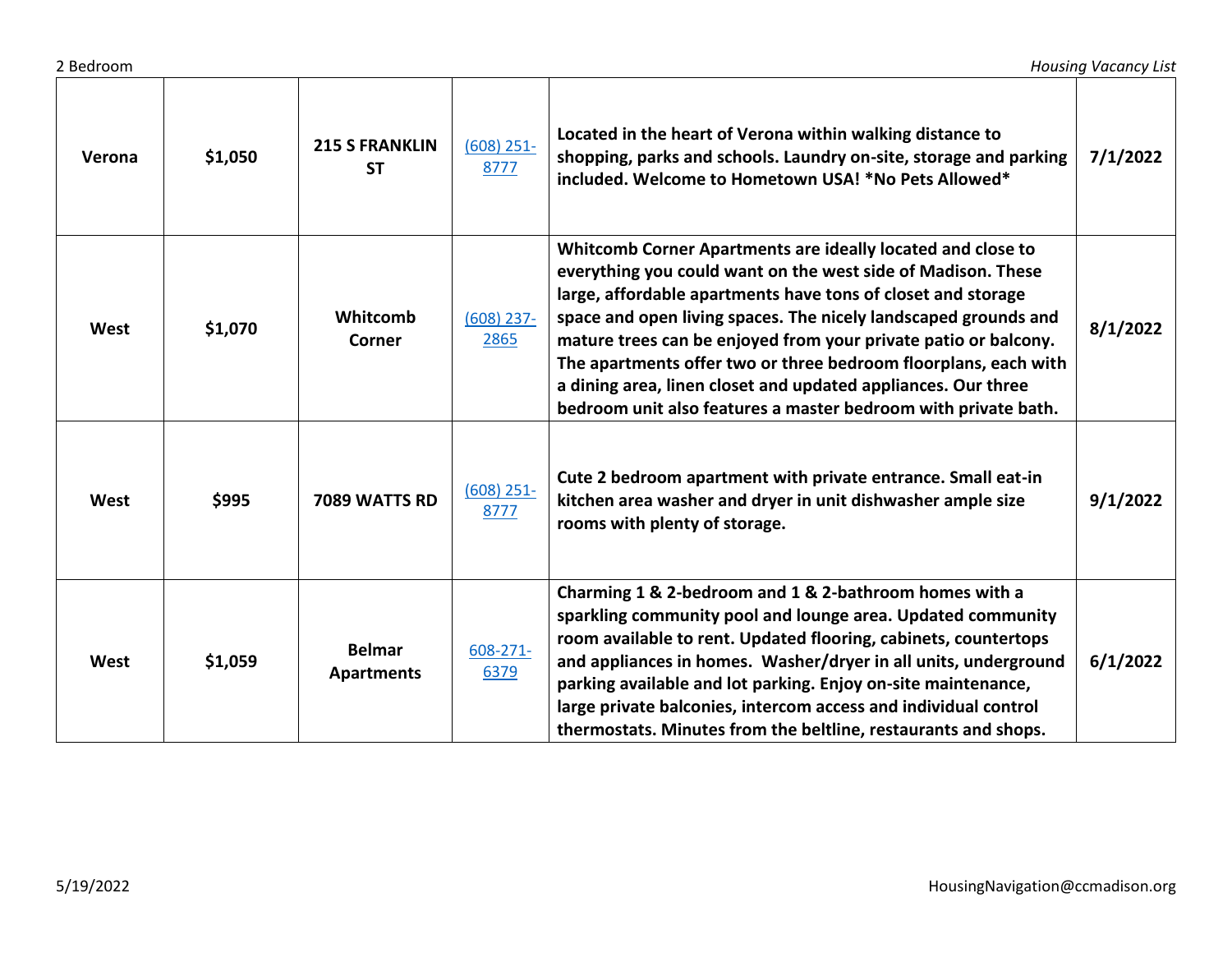| West | \$1,025       | <b>332 ISLAND DR</b>                                     | $(608)$ 251-<br>8777 | Great units located off of Mineral Point Rd. Large floor plans that<br>boast a variety of amenities including open kitchen, spacious<br>living room, shared balcony off bedroom, A/C, tons of cabinet<br>space, laundry on site, and covered parking available. Smoking is<br>not allowed (This is a upper level unit) | 9/1/2022   |
|------|---------------|----------------------------------------------------------|----------------------|------------------------------------------------------------------------------------------------------------------------------------------------------------------------------------------------------------------------------------------------------------------------------------------------------------------------|------------|
| West | \$1215 - 1280 | <b>TIMBERLAKE</b><br><b>VILLAGE</b><br><b>APARTMENTS</b> | 608-277-<br>8107     | Not only will you enjoy the beautiful views at Timberlake Village,<br>but also our stylish and unique floor plans. Conveniently located<br>on Watts Road off Gammon Road near West Towne Mall.                                                                                                                         | <b>Now</b> |
| West | \$1,025       | <b>Greentree Glen</b>                                    | 608-274-<br>5161     | Greentree Glen Apartments offers one and two bedroom apartment<br>homes for those 62 and older. Greentree Glen is a smoke-free<br>community. It is conveniently located for shopping, but situated just<br>off the road in a wooded, country-like setting.                                                             | <b>Now</b> |
| West | \$933         | <b>Point Place</b><br><b>Senior Apts</b>                 | 608-210-<br>3250     | Senior Housing, 55+. Income eligibility requirements.<br>Conveniently located near businesses and restaurants. Access to<br>computers, game room and community room. Property Manager<br>on site. Parking available for \$50 per month.                                                                                | <b>Now</b> |
| West | \$1,225       | <b>High Point</b><br><b>Woods</b>                        | 608-807-<br>4380     | Step into the woods High Point Woods Apartment Homes.<br>Experience the impeccable service you deserve and the lavish<br>amenities you desire. High Point Woods Apartments has been a<br>smoke free property since December 1, 2013.                                                                                   | 7/1/2022   |